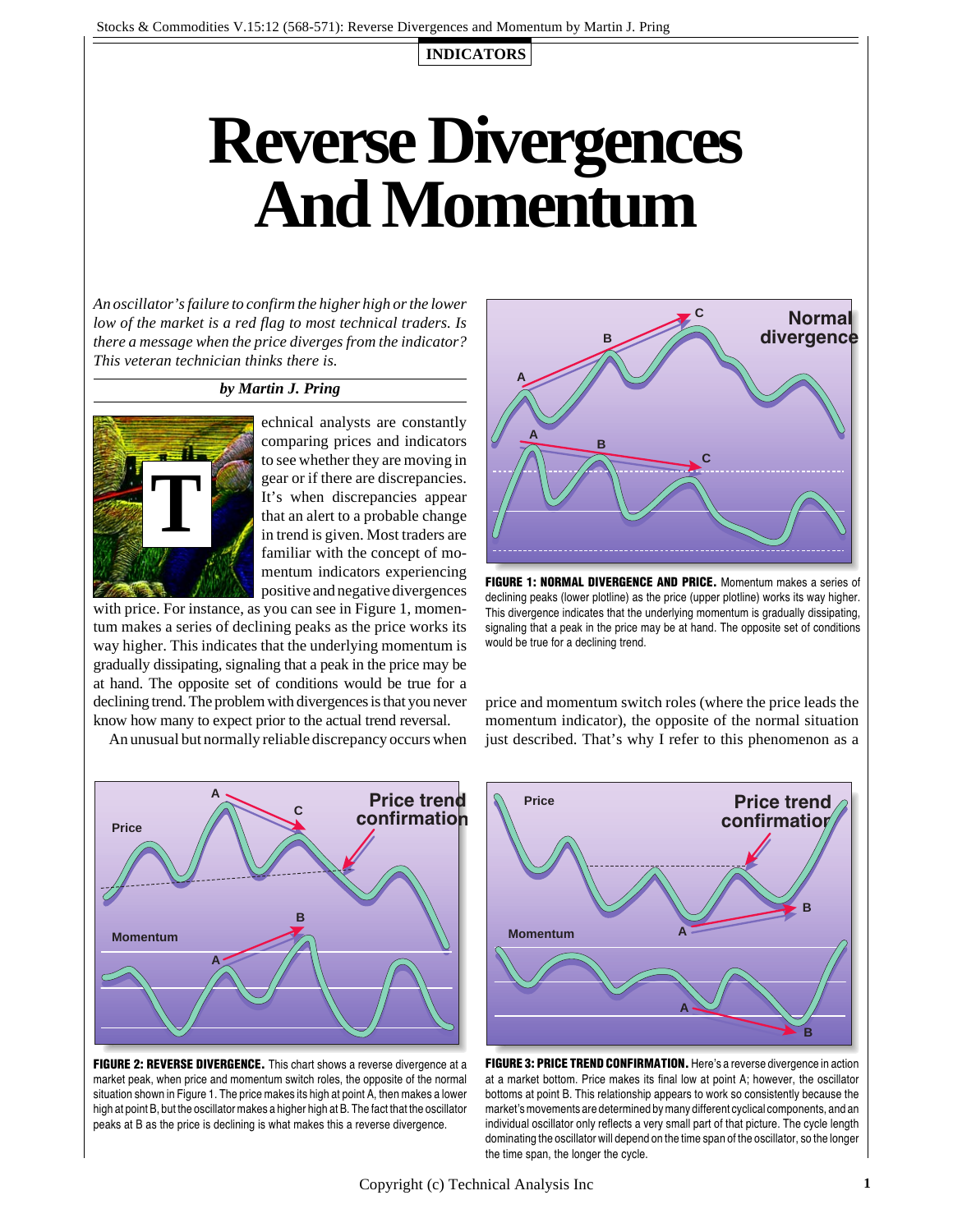

*reverse divergence*. Figure 2 shows a reverse divergence at a market peak. See how the price makes its high at point A, then makes a lower high at point B, but the oscillator makes a higher high at B. The fact that the oscillator peaks at B as the price is declining is what makes this a reverse divergence.

Of course, reverse divergences can also fail, so I like to see some kind of trend reversal in the price as a confirmation. I've used trendlines in these examples, but a reliable moving average crossover† works just as well. Figure 3 shows a reverse divergence in action at a market bottom. Note how the price makes its final low at point A, but the oscillator bottoms at point B. This phenomenon appears to work so consistently

because prices are determined by many different cyclic rhythms, and an individual oscillator only reflects a very small part of that picture. The type of cycle being reflected will, of course, depend on the time span of the oscillator, so the longer the time span, the longer the cycle.

When a price peaks or troughs ahead of the ideal cycle turning point, it indicates underlying strength or weakness, depending on whether it's in a downtrend or uptrend. Perhaps some other cycle not reflected by the specific momentum indicator being monitored has now become dominant. At any rate, when the price peaks or bottoms ahead of the oscillator, there is a strong possibility that a trend reversal will materialize.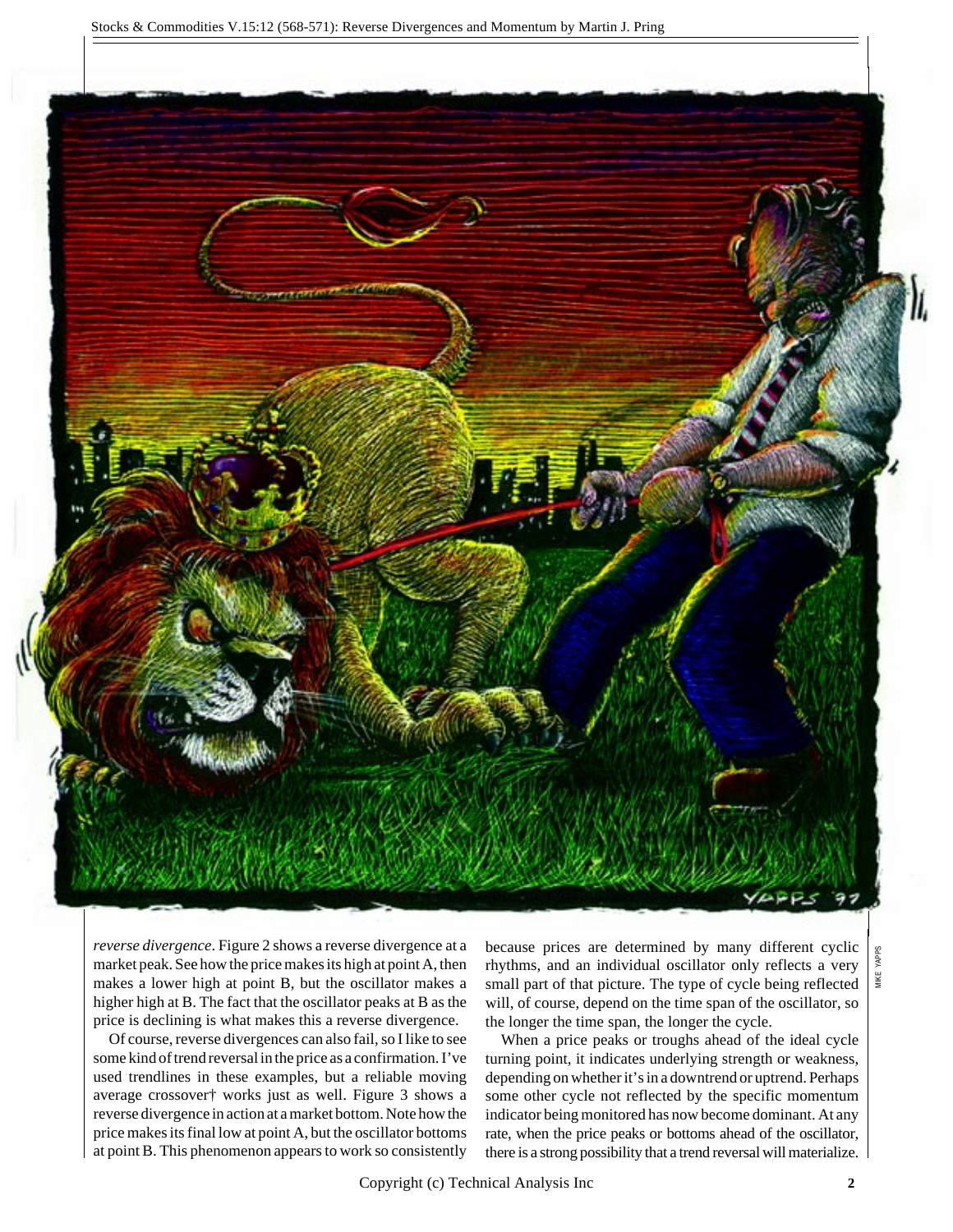

**FIGURE 4: REVERSE DIVERGENCE IN A TRADING RANGE.** *Occasionally, a reverse divergence develops while the market is in a trading range. Here, the price is trading up against a resistance trendline, and each peak is at the same level. However, the oscillator is not constrained by a horizontal trendline and makes a higher peak toward the end of the trading range. This type of reverse divergence is typically followed by a trend reversal.*



**FIGURE 5: FALLING TO NEW LOWS.** *During a bottoming process, a reverse divergence occurs when the price keeps falling to the same level of support, but somewhere along the line, the oscillator falls to a new low.*

Since the price is determined by the interaction of many different time cycles, it's important to plot several momentum indicators with differing time spans for any given situation. This is because the relationship between price and momentum reflected in the reverse divergence will probably only be apparent in one or two of the indicators.

Sometimes, the reverse divergence develops in a trading range environment. In Figure 4, the price is bumping against a resistance trendline and each peak is at the same level. However, the oscillator is not constrained by a horizontal trendline and makes its peak toward the end of the trading range. This type of reverse divergence is typically followed by a trend reversal.

Finally, another valid form of reverse divergence occurs when the same sort of pattern develops at a bottom, where the price keeps falling to the same level of support, but somewhere along the line, the oscillator falls to a new low (Figure 5).



**FIGURE 6: BRITISH POUND AND 39-WEEK ROC.** *At the end of 1986, you can see the arrow marking the momentum low is slightly to the right of the arrow marking the price low. In 1989, the currency was forming the second bottom in a doublebottom formation at a time when the oscillator was touching a multiyear low.*

## **TO CONSIDER**

Bear in mind that the significance of the trend being reversed will depend on the time span of the oscillator. An oscillator constructed from monthly data will have greater trend reversal potential than one constructed from daily data. Further, reverse divergences can be observed in many different types of momentum indicators with a jagged appearance. Examples include the relative strength index (RSI), the Chande momentum oscillator and the demand index. I prefer the rate of change (ROC).

## **Since the price is determined by the interaction of many different time cycles, it's important to plot several momentum indicators with differing time spans for any given situation.**

It's important to note, however, that reverse divergences are only valid for raw data because the smoothing process automatically delays turning points, so the turning point for the price often occurs after the smoothed momentum has reversed direction. To get a reverse divergence at a top requires two peaks for the price and two for the indicator. It works the same way for bottoms.

## **IN THE MARKETPLACE**

Figure 6 features the British pound with a 39-week ROC. If you look closely at the end of 1986, you can see the arrow marking the momentum low is just slightly to the right of the arrow marking the price low. In 1989, the currency was forming the second bottom in a double-bottom formation at a time when the oscillator was touching a multiyear low.